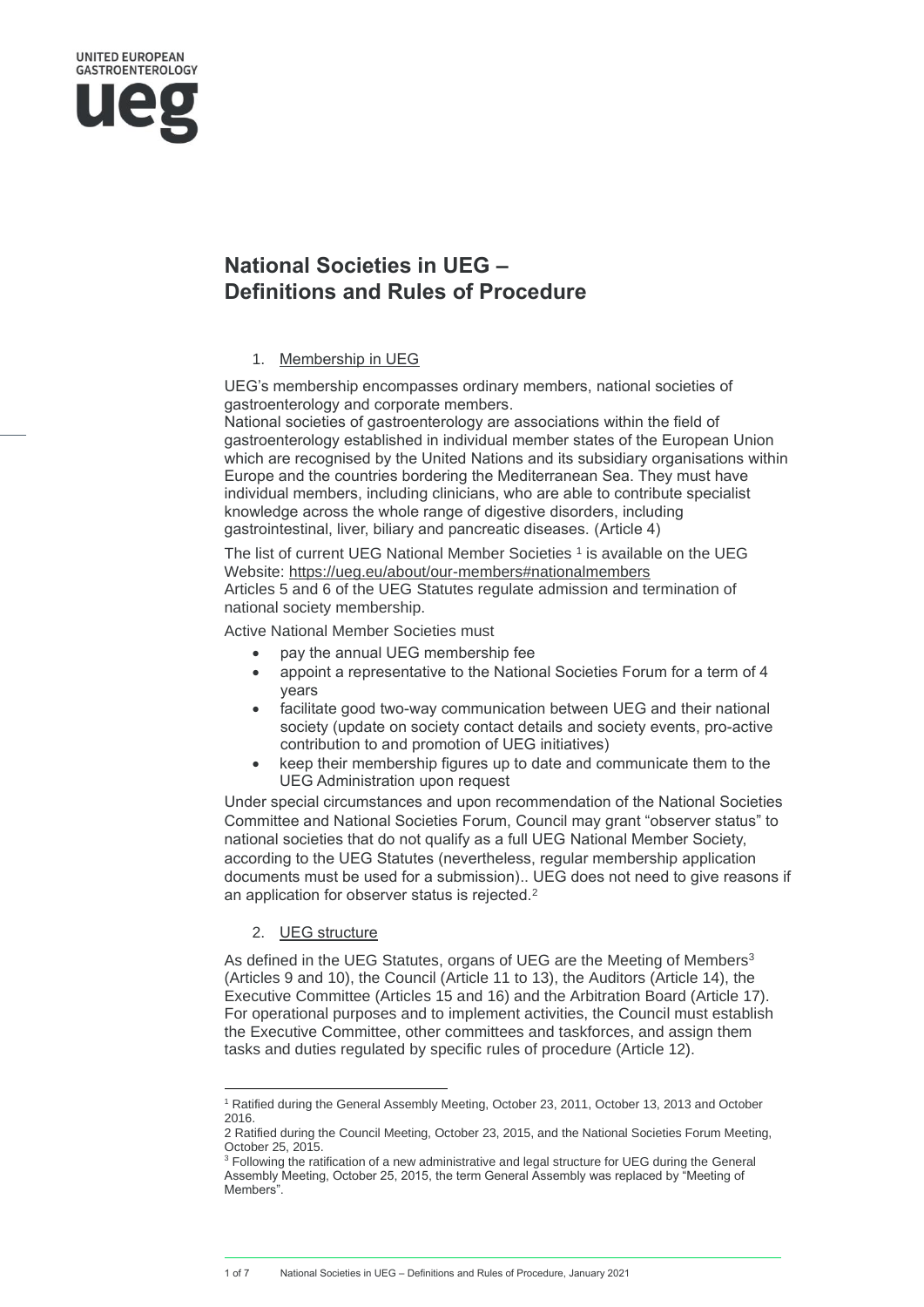



**UEG Organogram**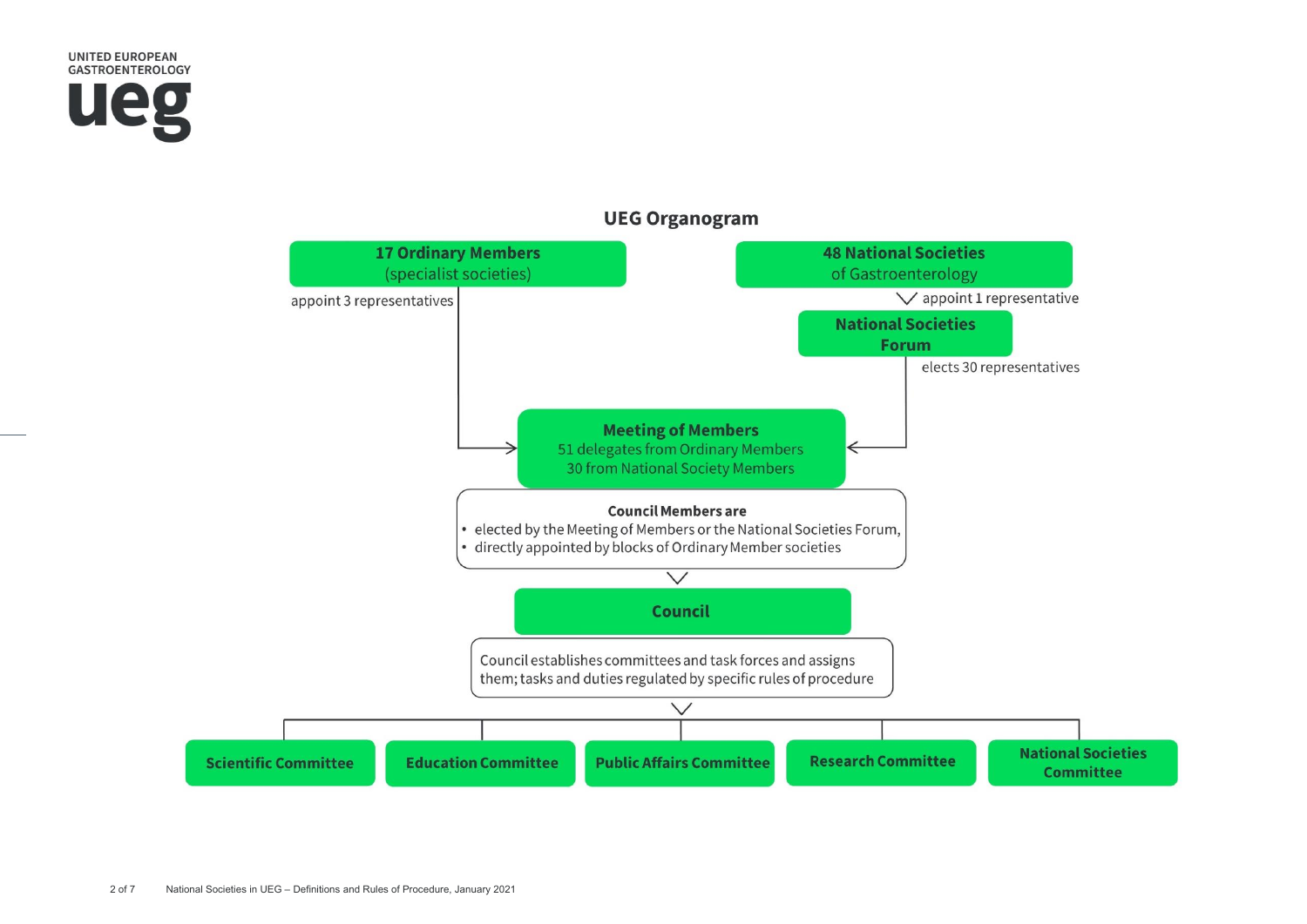

# 3. National Societies Representation in UEG<sup>1</sup>

National Member Societies are represented in UEG through

- The National Societies Forum, which is a meeting platform for national societies assigned by UEG Council
- The National Societies Committee, which is assigned by UEG Council
- 30 seats on the Meeting of Members, which are elected by the National Societies Forum

## 3.1.National Societies Committee

The remit of the National Societies Committee (NSC) is to maximise communication, strengthen relationships between the national societies and UEG, and take on responsibility for operational tasks assigned by Council.

The National Societies Committee consists of

- a max. of 8 representatives from National Member Societies
- independent members, appointed at the discretion of the Chair
- a Chair (with a seat on UEG Council)
- a Chair Elect (during the one-year transition period preceding their post as Chair)

A detailed role description for members of the National Societies Committee will be circulated with an open call for elections whenever positions become available or can be requested from the UEG Administration at any time.

3.2.National Societies Forum

3.3.

The National Societies Forum is the meeting platform for all UEG National Member Societies and acts as the central communication channel between the national societies and UEG. Rules of procedure for the National Societies Forum are proposed by the National Societies Committee, approved by Council and confirmed by the National Societies Forum.

Every active UEG National Member Society appoints one representative to the National Societies Forum for a period of max. 4 years. The term of office commences on January 1 of the first year and ends on December 31 of the fourth year. The appointment process lies solely with the National Member Society and the term of office is independent of any official term in the sending society. However, representatives cannot be members of UEG Council or the UEG National Societies Committee at the same time.

Representatives in the National Societies Forum are responsible for electing 30 National Societies Representatives to the UEG Meeting of Members, the Chair Elect and members of the UEG National Societies Committee.

The National Societies Forum usually meets twice a year (face-to-face or virtual):

- in January/February, at the House of European Gastroenterology, Vienna
- in fall, on occasion of the annual UEG Week

3 of 7 National Societies in UEG – Definitions and Rules of Procedure, January 2021

<sup>1</sup> Details of items 3., 3.1., 3.2., and 3.3. were approved by UEG Council, April 16, 2011, and ASNEMGE Council, April 30, 2011; presented and confirmed at ASNEMGE Extraordinary General Assembly September 24, 2011.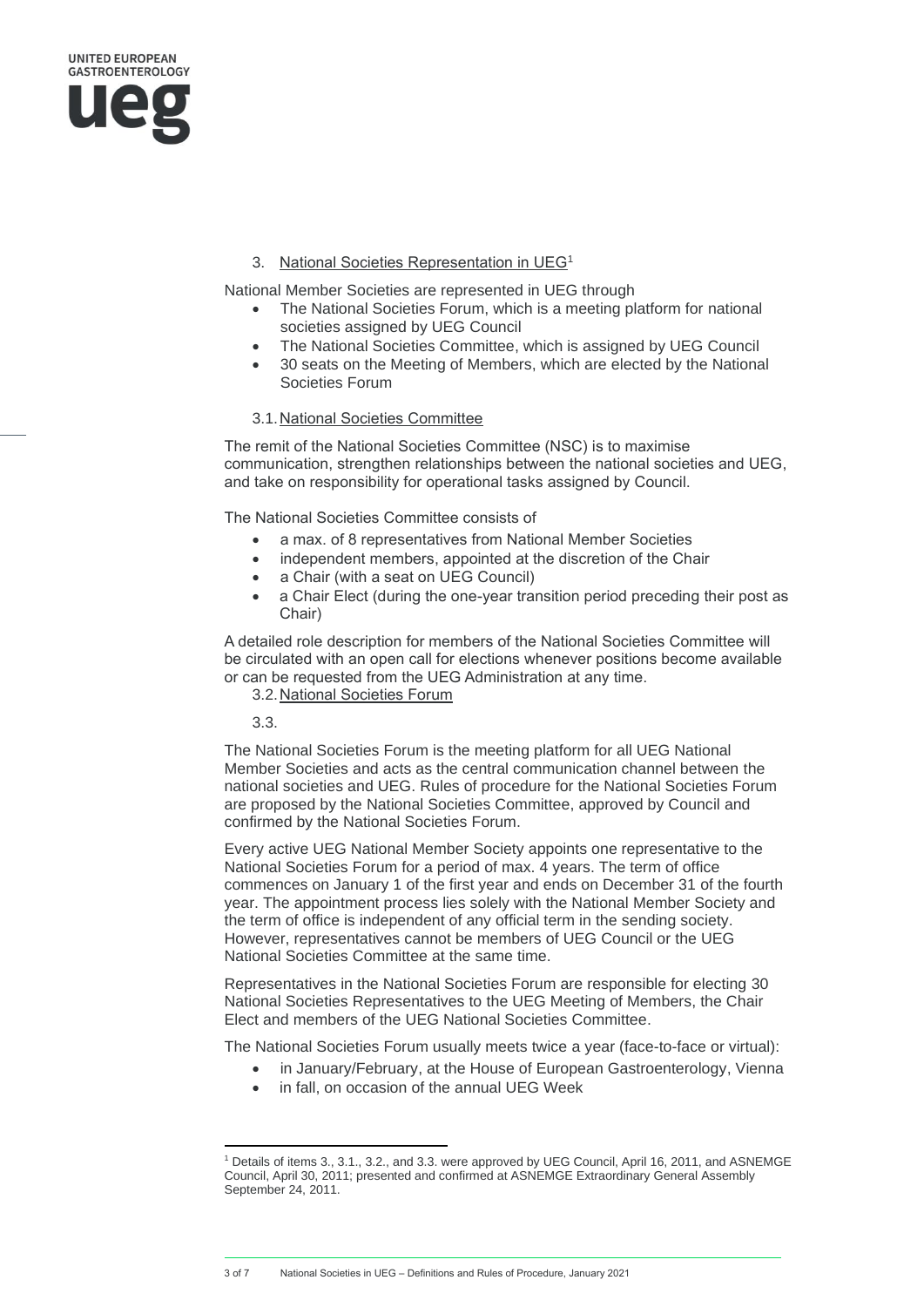

As the meeting schedule is announced at least 12 months in advance, attendance of a deputy is discouraged but will be allowed if the UEG Administration receives written notification 3 months prior to the meeting. After missing two consecutive meetings in a 12-month period or 3 meetings in a 24-month period, the sending society will be asked to appoint a replacement for its National Societies Forum Representative<sup>2</sup>.

Meetings are chaired by the Chair of the National Societies Committee. Resolutions of the National Societies Forum are adopted by a simple majority. In the event of a tie, the chair of the meeting has a casting vote. Annex A provides details on the electoral processes in the National Societies Forum.

#### 3.4.National Societies Representatives to the Meeting of Members

The National Societies Forum elects 30 Representatives to the Meeting of Members to represent the National Member Societies (UEG Statutes, Article 9). All representatives are assigned to serve for a period of 4 years and are eligible for a second term. They represent the voice of all UEG National Member Societies of the Meeting of Members. In addition to attending regular and extraordinary meetings of the Meetings of Members (be it face-to-face or virtual meetings), representatives are expected to attend meetings of the National Societies Forum to serve as a communication channel between the Meeting of Members and the National Societies Forum.

The nomination and electoral process is defined by the National Societies Forum (see Annex A). In case an elected representative misses two consecutive meetings in a 12-month period or 3 meetings in a 24-month period their post will be reappraised by the Chair of the National Societies Committee. The Chair of the National Societies Committee is entitled to terminate the representative's membership on the Meeting of Members and put up the post for election during a subsequent meeting of the National Societies Forum.

<sup>2</sup> Presented and accepted at ASNEMGE Extraordinary General Assembly September 24, 2011.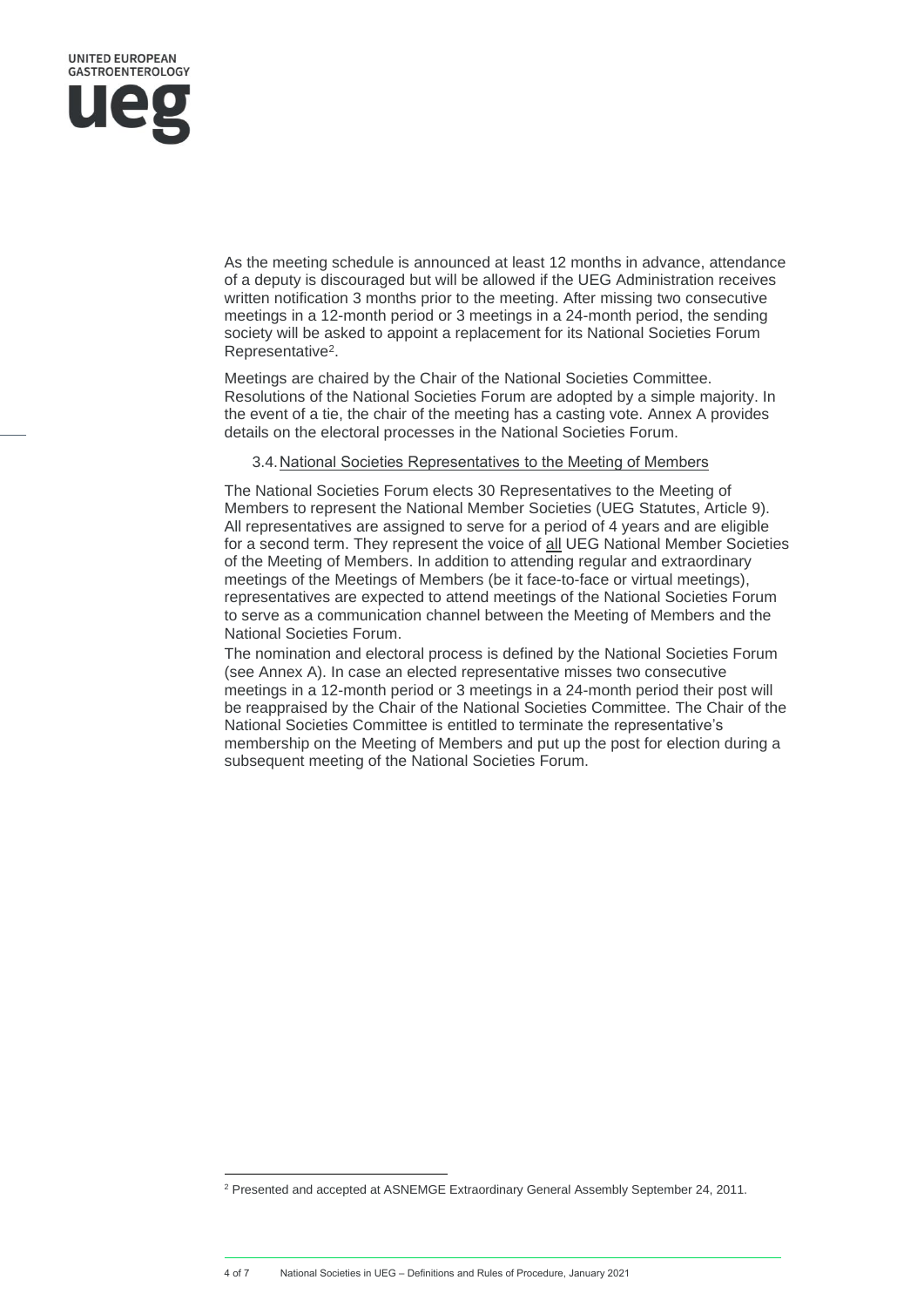## **Annex A: Process for elections in the National Societies Forum<sup>1</sup>**

The National Societies Forum elects the following positions in UEG:

- a) Chair Elect and Members of the [National Societies Committee](http://www.ueg.eu/about-ueg/structure/boards-committees/national-societies-committee/) (usually during the UEG Week meeting of the National Societies Forum)
- b) National Societies Representatives to the [Meeting of Members](https://www.ueg.eu/about-ueg/structure/boards-committees/meeting-of-members/) (usually during the spring meeting of the National Societies Forum)

#### **1. Nomination process**

- a) The calls for nominations for the open positions will be sent to all UEG National Member Societies (NMS) at least two months prior to the elections.
- b) Only nominations supported by an active<sup>2</sup> NMS will be accepted (individual nominations will be directed to the respective NMS).
- c) Each country can only nominate one person per open position (countries with more than one NMS must nominate a joint candidate).

#### **2. Elections**

- a) At a face-to-face meeting, 50 % of National Member Societies need to be represented for there to be a quorum. In case of a virtual meeting and an online election, 50 % of National Member Societies need to hand in their electronic ballot for there to be a quorum.
- b) There is one ballot (paper or electronic) per country. Countries with more than one NMS will have a joint ballot.<sup>3</sup>
- c) Only representatives to the NSF will have the right to vote on behalf of their national society. By principle, a deputy vote is allowed. The UEG Administration must be informed about the name of a deputy at least 3 months prior to an NSF meeting.
- d) Members of the UEG National Societies Committee are never entitled to vote on behalf of their national society
- e) A system of weighted voting (based on the membership size of the NMS) will be used for the elections. In case of a draw between two or more candidates, a second ballot will be held.
- f) At a face-to-face meeting, personal attendance and self-presentation of each nominee is mandatory. In case of a virtual meeting and online elections, the Chair of the National Societies Committee will adapt the requirements in a reasonable way and announce them two months prior in the call for elections.
- **3. Restriction for candidates applying for a position on the Meeting of Members** A National Societies Representative to the UEG Meeting of Members must not be a member of the UEG National Societies Committee or the UEG Council at the same time.

<sup>1</sup> Approved by UEG Council, October 21, 2011; National Societies Forum, October 24, 2011 & January 25, 2014. Regulations regarding the position of Chair Elect are due to change of UEG statutes, October 19, 2014.

<sup>&</sup>lt;sup>2</sup> Duties of an active National Member Society: see p 1, 1. Membership in UEG

<sup>&</sup>lt;sup>3</sup> In case of an online election, the two National Societies Representatives must come to an agreement beforehand and inform the UEG Administration to whom the personalised link to the secret electronic ballot should be emailed.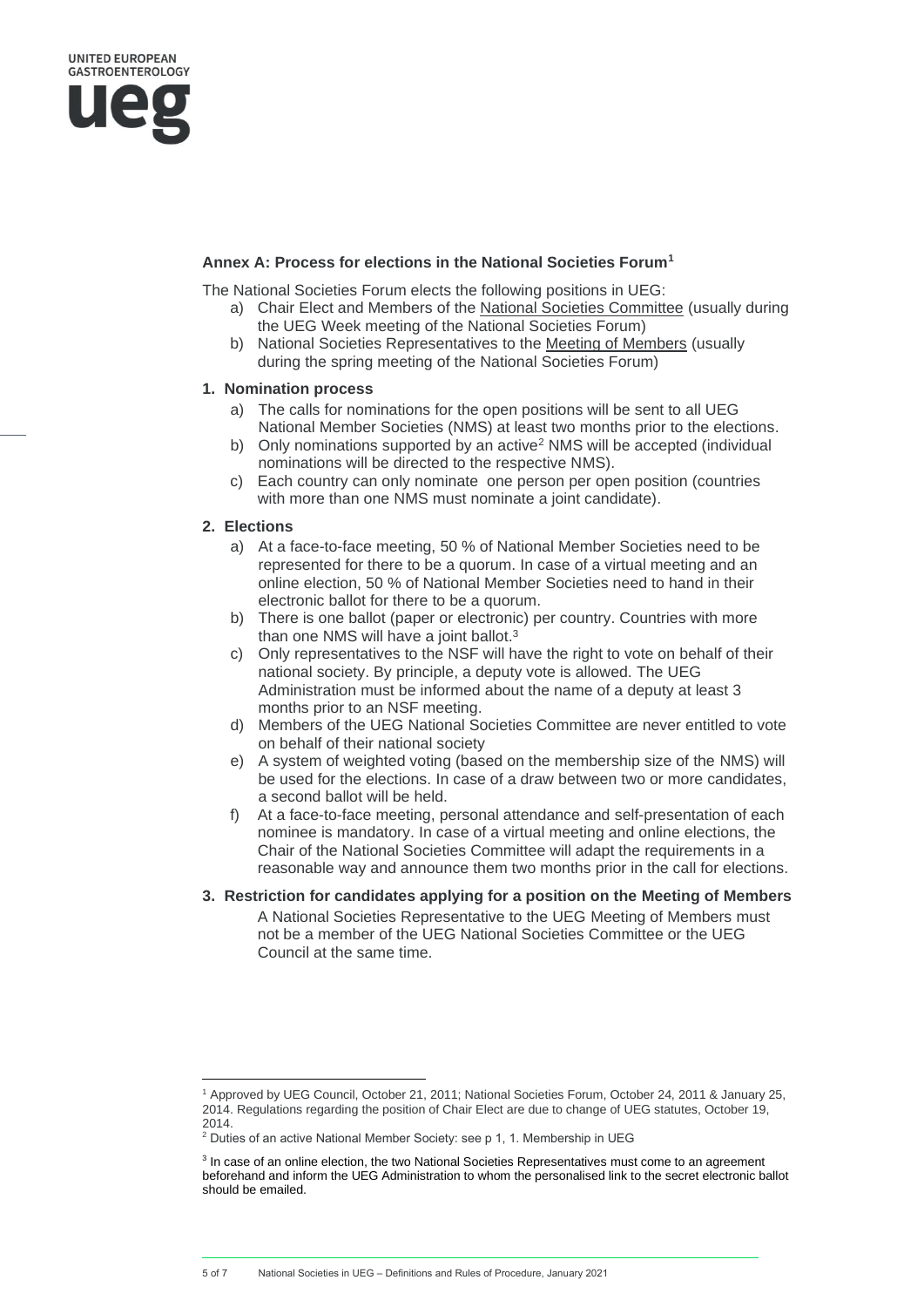

# **4. Candidates applying for Chair National Societies Committee (NSC)**

The position of Chair Elect NSC is elected one year before the term of the Chair ends. Subsequently, the Chair Elect assumes the position of Chair for 4 years.

# **5. Election procedure**

- a) National Member Societies are divided into 4 groups of countries, based on their membership figures and percentage relation to the total membership of all countries in UEG (see chart, page 10)<sup>4</sup>
	- ➢ Group°1: countries with 1000 or more individual members, and in consideration of f) Additional conditions
	- ➢ Group°2: countries with 400-999 individual members
	- ➢ Group°3: countries with 200-399 individual members
	- ➢ Group°4: countries with less than 200 individual members
- b) At a face-to-face meeting, NSF Representatives receive a ballot paper indicating their group affiliation (e.g. a representative of an NMS in Group°1 receives a ballot paper stating "Group°1" in the upper right corner). In case of an online election, the electronic ballot will be programmed to weigh the appropriate amount of points according to group affiliation.
- c) A system of weighted votes will be used: Votes given to candidates will be weighted after the ballot and according to the group affiliation of the voting NMS, i.e.:
	- $\geq$  a vote from Group<sup>o</sup> 1 will weigh 4 points
	- $\triangleright$  a vote from Group°2 will weigh 3 points
	- ➢ a vote from Group°3 will weigh 2 points
	- ➢ a vote from Group°4 will weigh 1 point
- d) Ballot for election of Chair and Members of National Societies Committee: each NMS must give votes to the exact number of open positions.
- e) Ballot for election of Representatives to the Meeting of Members: each NMS must give votes to exactly 3 candidates, otherwise their ballot will be invalid.
- f) Additional conditions for election of 30 National Societies Representatives to the Meeting of Members:
	- $\triangleright$  Group<sup>o</sup>1 holding  $\geq$  52 % of European membership:
		- Privilege to have one (1) seat per country guaranteed (assuming candidate received votes from a min. of 5 NMS)
		- Possibility to have up to 3 seats per country (this group can have up to 15 of 30 seats altogether)
	- ➢ Group°2, Group°3 and Group°4:
		- A max. of one (1) seat per country (this group will have a min. of 15 seats altogether)
- g) After calculation of points, the open seats will be filled according to the ranking of candidates<sup>5</sup>

<sup>4</sup> Criteria for group affiliation may change depending on actual membership figures. Group°1 will always be limited to the number of National Member Societies necessary to reach 52% of the total UEG-affiliated national societies membership. For the election rounds 2021, 2022 and 2023, group affiliation will be based on membership figures per November 2020.

<sup>5</sup> For elections of National Societies Representatives to the Meeting of Members: If a Group°1 country does not yet have a seat on the Meeting of Members, their candidate is required to give a self-presentation, just